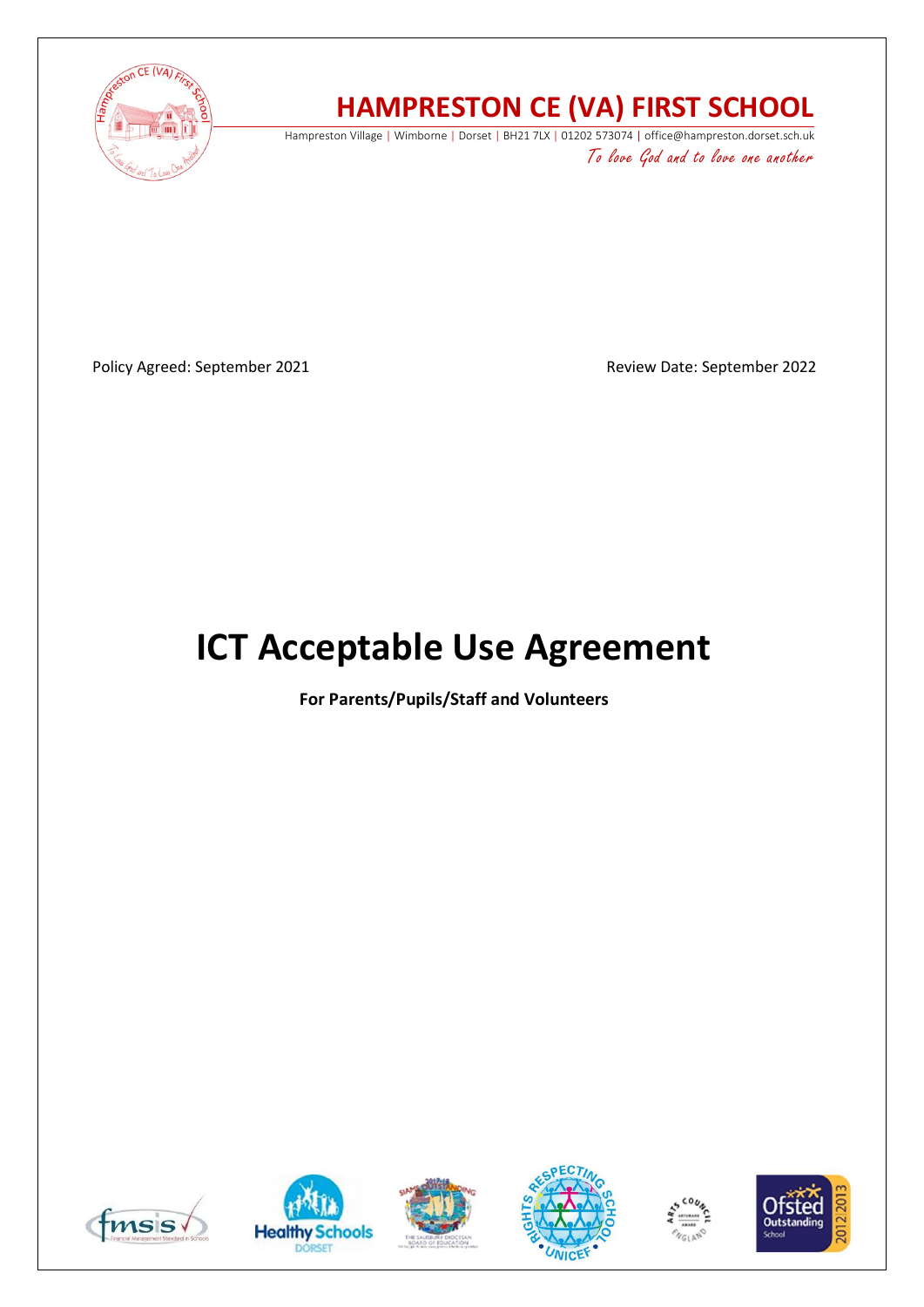The Internet and other communications technologies are powerful tools, which open up opportunities for everyone. These technologies are great for learning as they can stimulate discussion and collaboration, promote creativity and help us find information quickly.

This agreement is intended to make sure that we are all aware of our responsibilities and expectations as members of this school community to keep ourselves, others and our equipment safe. We are part of our school community at school and at home, so it is important that we apply these rules at all times and in all places.

Circumstances and technologies vary and change and we expect you to think and apply these expectations and our school values to any situation you are in.

## **School responsibilities and expectations:**

- The school will use best endeavours to ensure that you will have good access to ICT to enhance your learning and will, in return, expect you to agree to be responsible users.
- School will monitor your use of ICT.
- School has the right to take action against you if you are involved in incidents that break this agreement.

# **All users (Staff and Pupil) responsibilities and expectations**

- I will treat my username and password like my toothbrush I will not share it or use anyone else's!
- I will always log out when I leave a computer.
- I am aware that the Internet is an amazing resource, but also contains information that is: inaccurate, harmful, illegal, commercial and inappropriate and so I will be careful to avoid such content.
- I will always be polite and respectful with others online.
- I will make sure people are happy before I take and/or use photos and videos of them.
- I will only use the photos and videos I've taken with permission and will not name children in my photos or give any information so they can be identified.
- I will respect other people's work on the Internet and not copy it without saying where it came from.
- I will ensure that I have permission to use the original work of others in my own work.
- Where work is protected by copyright, I will not download or distribute copies (including music and videos).
- I will respect others' work and won't open or change other people's files or folders without permission.
- I will prevent viruses spreading by only opening email and attachments from people I trust and using Office 365 tools (including OneDrive) to transfer work from home rather than memory sticks.
- I will immediately report any illegal, inappropriate, or harmful material or incident.
- I will immediately report any damage or faults involving equipment or software, however this may have happened.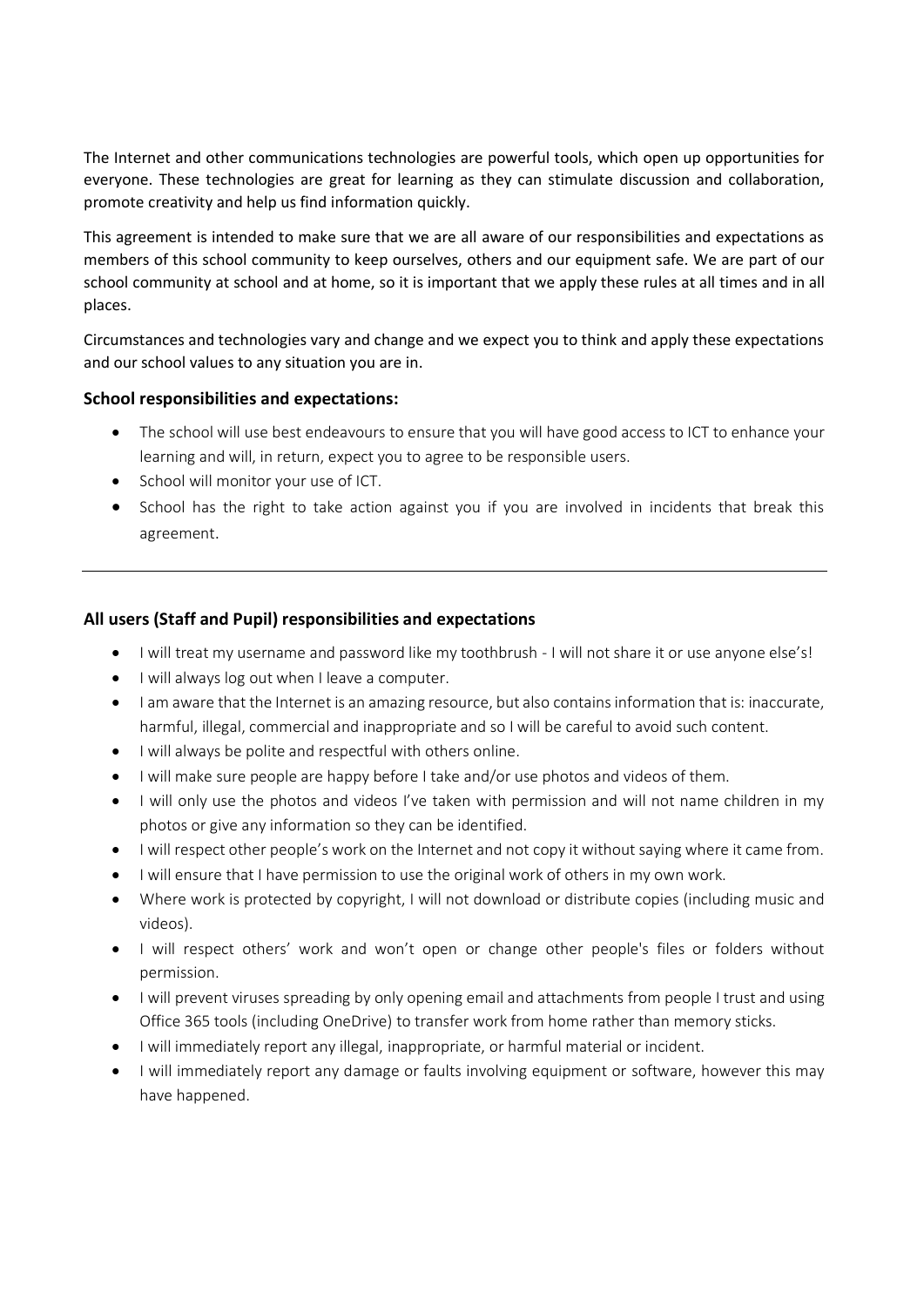# **Pupil responsibilities and expectations**

*In addition to responsibilities and expectations for all users (see above):* 

- I will only use computers and devices when I have permission.
- In school, I must be supervised. At home, I will follow family agreements about using computers.
- I will agree with my parents a balance of using technology and other activities, understanding the health risks of too much screen time.
- I will be aware of stranger-danger when communicating online, for example, I will not share personal information like my first name or surname, a photographs, address, telephone number, email, school etc. or arrange to meet with anyone.
- I will immediately report to an adult anything unpleasant or that I know is inappropriate or makes me feel uncomfortable.
- I will use sensible names for documents and save regularly to protect my work.
- I will try to only use known websites that my parents/teachers know about and are happy with.
- I will use children's search engines, e.g. Primary Safe Search, when looking for information or images.
- I understand that the purpose of ICT in school is to support my learning and that's what I will use it  $for$

| Name (Printed) | Dlass: | - -<br>Signed | Date |
|----------------|--------|---------------|------|
|                |        |               |      |

## **School staff responsibilities and expectations** *(signed by class teachers)*

*In addition to responsibilities for all users (see overleaf):* 

- I will demonstrate high standards and examples in all expectations and responsibilities to pupils.
- I will embed e-Safety ideas and skills in my practice and teaching.
- I will supervise and guide children in their use of the Internet.
- I will communicate with pupils and parents through official school systems.
- I will always be professional, polite and respectful with others online.
- I will ensure that any activity in or out of school does nothing to damage the reputation of the school or profession, e.g. content/comments on social media.
- I will be systematic in my storage of documents, save regularly and back up my files to protect my work.
- I will not take photos or videos of children on my personal devices.
- I understand that data protection policy requires that any staff or pupil data to which I have access, will be kept private and confidential (except when I am required by law or by school policy to disclose such information to an appropriate authority).
- I will take care not to overload the school system or equipment with large amounts of files. I will be organised in storing data and regularly check, tidy and delete unneeded files.
- I will make sure that any personal devices I use are protected from viruses.

| Name (Printed) | Signed: | Date |
|----------------|---------|------|
|                |         |      |